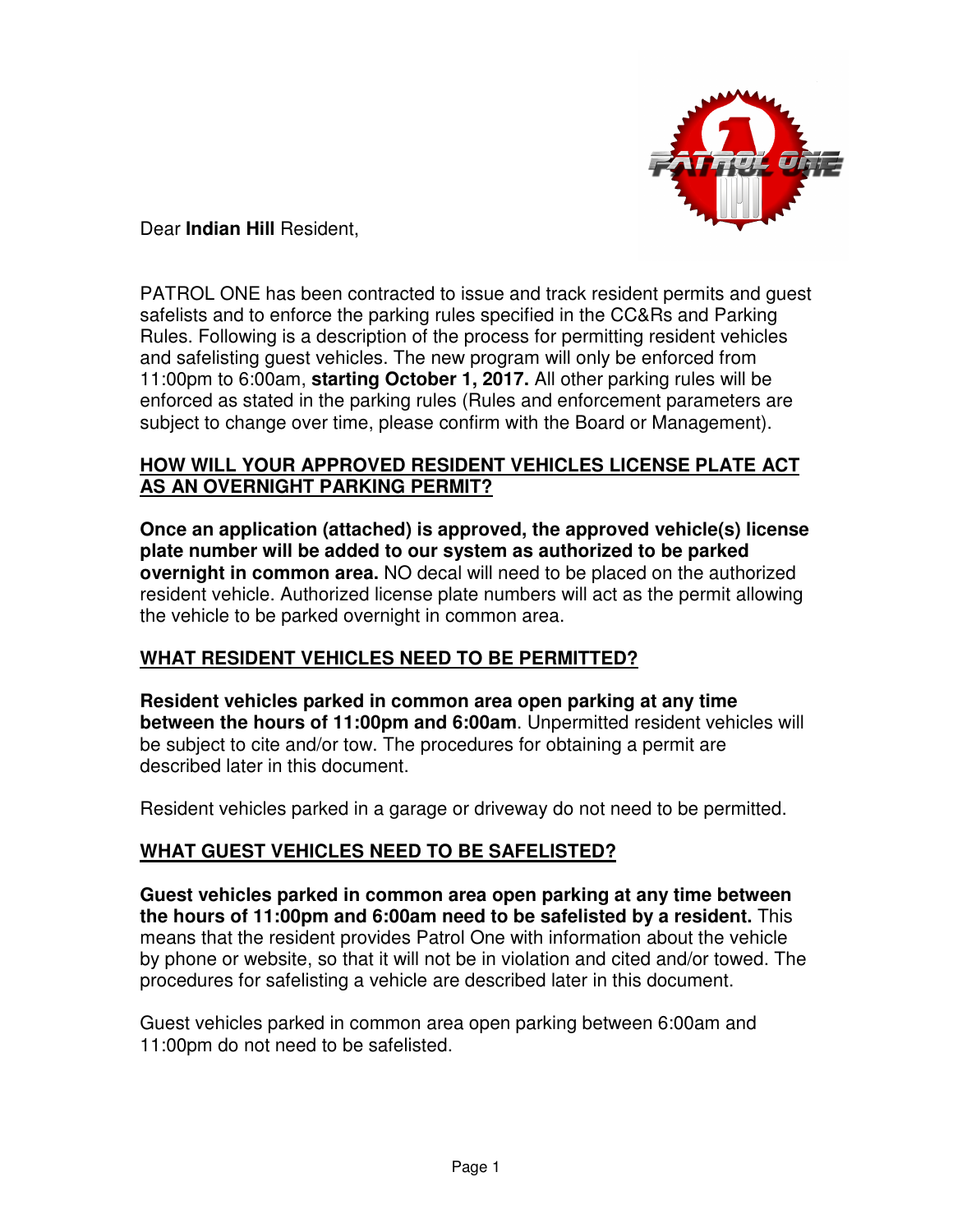# **WHEN WILL THIS PROGRAM START?**

The enforcement of this new procedure will begin on **October 1, 2017.** Please be sure to contact Patrol One in advance to set up your safelisting profile and apply for an additional vehicle that will need to be permitted to park in common area overnight.

## **PERMITTED RESIDENT VEHICLES – NOTES AND PROCEDURES**

- 1. An approved vehicle's license plate number will serve as the vehicle permit and will also be linked to a specific address.
- 2. Permitted resident license plates are recorded after the resident has provided information which indicates they have used their **two** garage spaces to park properly registered, street legal vehicles, and therefore need a permit for an additional vehicle. There is a maximum of **two** permitted resident vehicles for each qualified household.
- 3. Any resident with a special situation requiring an additional permitted vehicle must submit a written request to the management company, for approval by the association's Board of Directors.
- 4. Residents wanting to change a permitted vehicle to another vehicle must reapply for a permit (no charge). New vehicles must reapply (no charge).
- 5. Procedure for Permitting a resident vehicle

Submit the following items to Patrol One:

- **a.** Complete application (attached).
- **b.** A copy of the current vehicle registration (showing your name) for your garaged **and** outside vehicles. **If the vehicle is new**, submit a copy of the sales contract or temporary registration. Approved permitted vehicles without license plates will be issued a temporary variance (max 3 months) until they obtain plates. Residents MUST contact Patrol One immediately when they receive their new plates to get their plate permitted.
- **c.** Documentation that shows your name and a Indian Hill address. Submit **one** of the following:
	- Utility bill (cell phone bills are not accepted)
	- California drivers license
	- Lease agreement
- **d.** Applications that include two wheeled vehicles must be submitted directly to the Board for approval.
- **e.** A check to the Association for **\$100.00 for a second permitted vehicle (there is no charge for the first permitted vehicle)**.
- **f.** If you have a company vehicle, provide **both** of the following:
	- Letter on company letterhead showing your name and authority to have custody and control of the vehicle
	- Current vehicle registration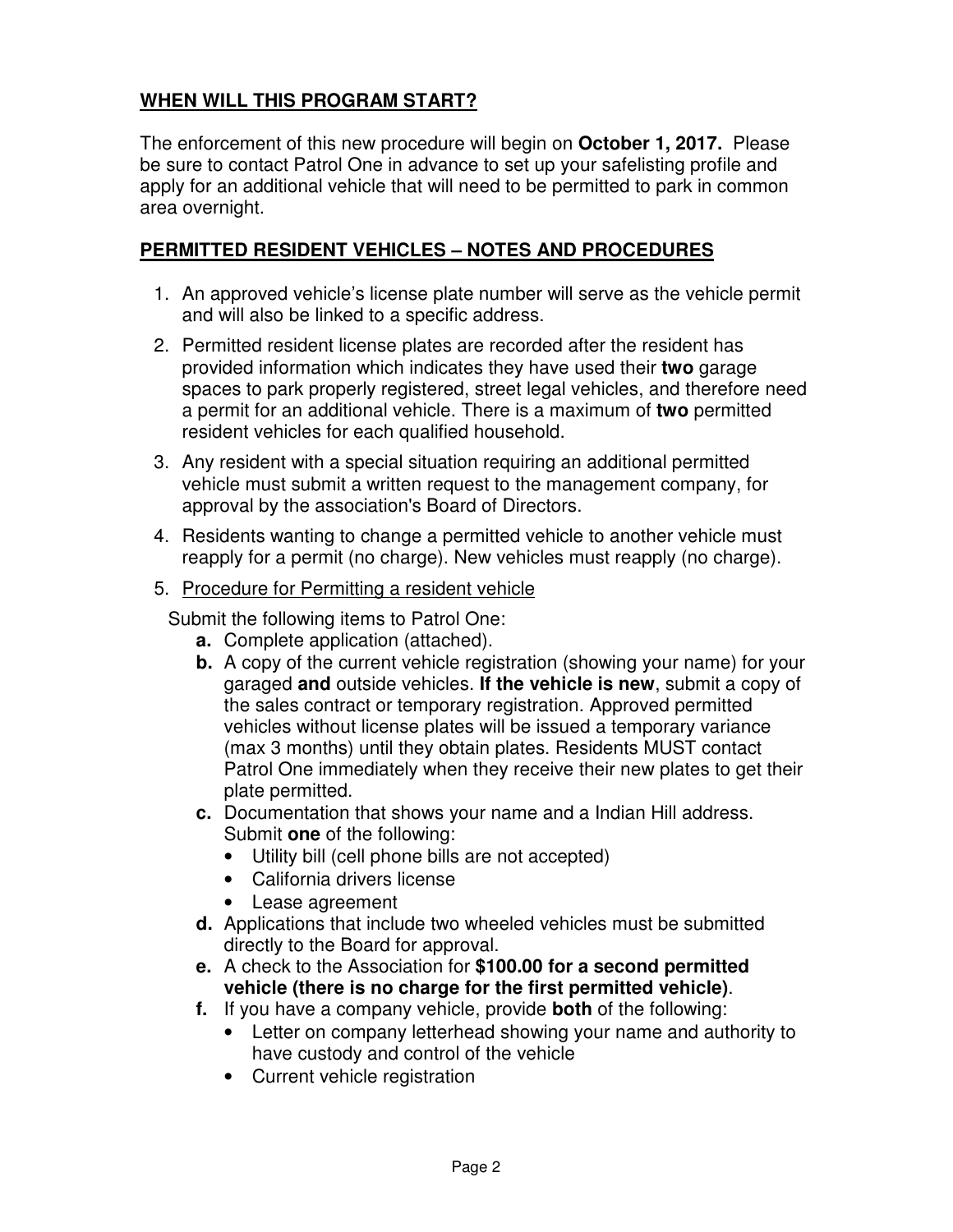- 6. Procedure for Oversized Vehicles that will not fit in the garage.
	- a. Call the Permit Administrator at Patrol One at 714.361.5008 to schedule a garage inspection.
	- b. Garage must be **clean and clear**. ALL vehicles must be present.
	- c. Pay the Patrol One officer \$25 inspection fee when he arrives. This fee is due whether or not approval is obtained.
	- d. The vehicles will need to fit safely, not necessarily comfortably, in the garage. Garages that have been modified so that vehicles will not fit safely may not be granted a permit.

## **SAFELISTING GUEST VEHICLES – NOTES AND PROCEDURES**

- 1. Procedure for Setting Up a Profile at Patrol One
	- a. All residents must set up a profile with Patrol One before they can safelist a guest vehicle. This process is done only once.
	- b. Set up your profile online following the instructions in the attached document titled "Safelisting by Address", or call Patrol by phone.

#### 2. Procedure for Safelisting a Guest Vehicle Online

- a. Go to www.patrol-one.com and enter your email address and password at the top right corner of the screen. Then click **Login**.
- b. Enter the requested information.
- 3. Procedure for Safelisting a Guest Vehicle by Phone

## **714.541.0999** or **949.367.8055** or **951.354.0999**

- 1. Call Patrol One (anytime, 24 hours a day).
- 2. Patrol One will ask for:
	- a. Your email and password
	- b. Your name
	- c. Your address
	- d. Vehicle description (make, model, color)
	- e. Vehicle license plate
	- f. Number of days requested to be safelisted
	- g. You will receive a confirmation number to keep as your receipt.

Each address is allowed a maximum of 20 overnights for guest vehicles in a 90-day rolling time period. This can be 20 nights for the same vehicle or a total of 20 nights for different vehicles.

**If your guest is staying longer than the maximum allowed days**, you must contact the management company for a variance